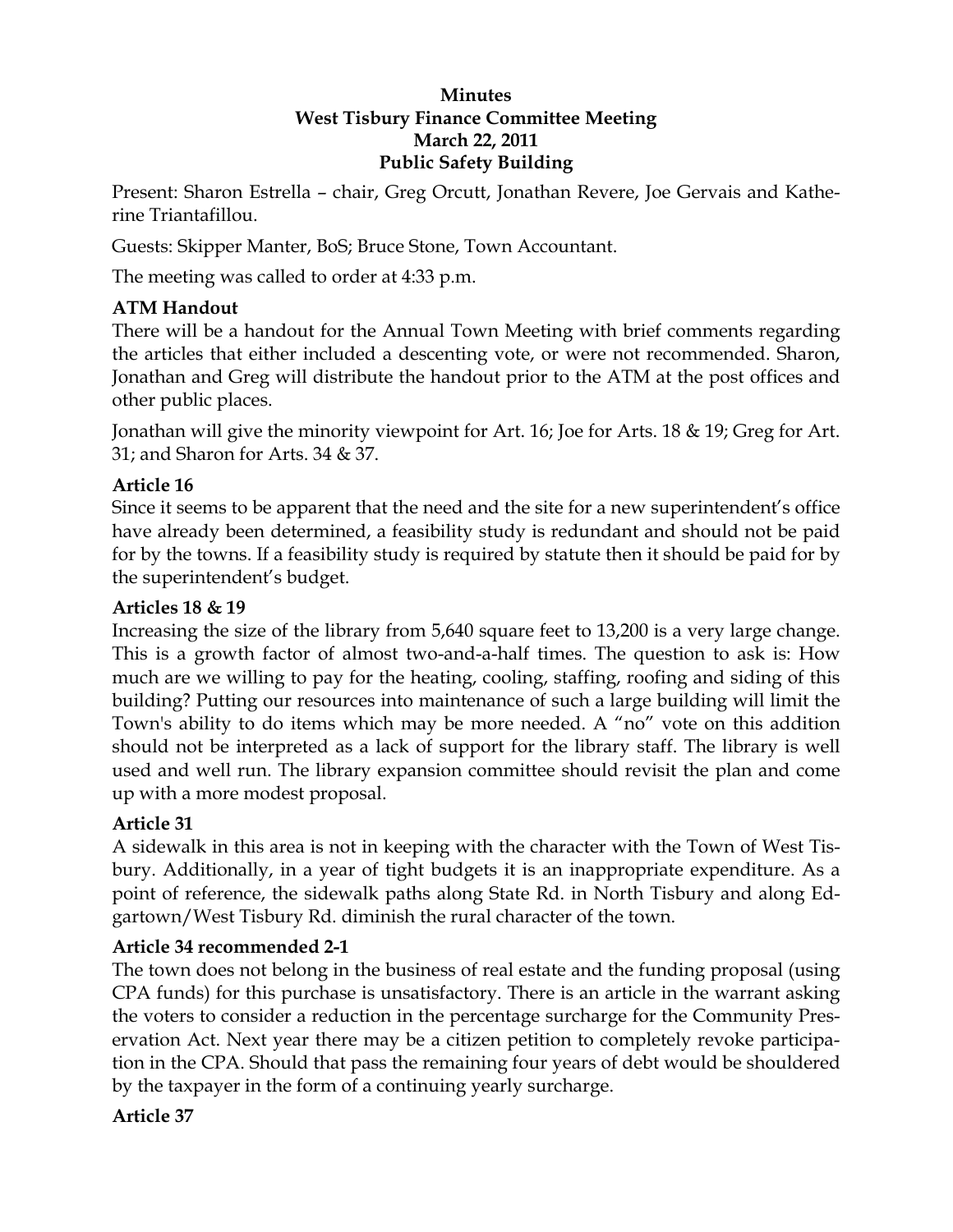The descenting vote was due to the lack of requiring all six towns to participate.

# **UIRSD**

Sharon wanted to clarify that a "no" vote on the school budget would trigger the statutory formula and would require refiguring the assessment. All three must approve the budget or the statutory formula is implemented for all three towns.

Katherine asked if the BoS was the body responsible for approving the school budget. Skipper explained that the BoS only approves budgets of the departments under their authority such as the police, fire, highway and animal control. The budgets outside their authority are determined by the department heads. All budgets must be approved by the voters at the ATM.

### **Budget meetings and process discussion**

Sharon asked the members for their impressions on the budget meetings just completed.

Joe was confused by the fact that he had been told the FinCom requested level funding, yet voted to approve a new position at the library and a new boat for the shellfish warden. Jonathan explained that level funding is hoped for, but is not always possible. Sharon added that in a small town people often use their own resources to do their work, but reach a point where that is no longer reasonable/appropriate.

Katherine suggested upcoming meetings should include a discussion about how to tackle future issues. What is and is not the town's responsibility?

Jonathan felt the expanded attendance of the BoS at FinCom meetings was very helpful to the FinCom in its work. Also, that the airing of meetings on MVTV has been informative to a larger audience. Sharon hoped it gave people a chance to see what goes into the decisions of the FinCom.

Overall, members were positive about the process. There is more talk in town about the financial issues.

Sharon commended the two new members, Joe and Katherine, on their ability to seamlessly fit into the work of the committee. Sharon would like to revisit the idea of forums. Perhaps have just a Q&A with the public/FinCom.

### **Minutes**

Minutes of the February 22 meeting needed a clarification and were re-approved with correction. Minutes of the March 15 meeting were approved.

### **Other Business:**

Sharon asked Bruce for a printout of the reserve fund budget. There is app. \$25K right now.

The handout will be finalized and approved at the March 29 meeting. Nancy will make 200 copies on Wednesday, March 30 and leave them in the FinCom mailbox at the town hall for pickup by members. She will also email them to the MV Times, the Gazette, and to Bob Potts for the Broadside.

### **Future meetings**

March 29 at 4:30 at the Public Safety Building.